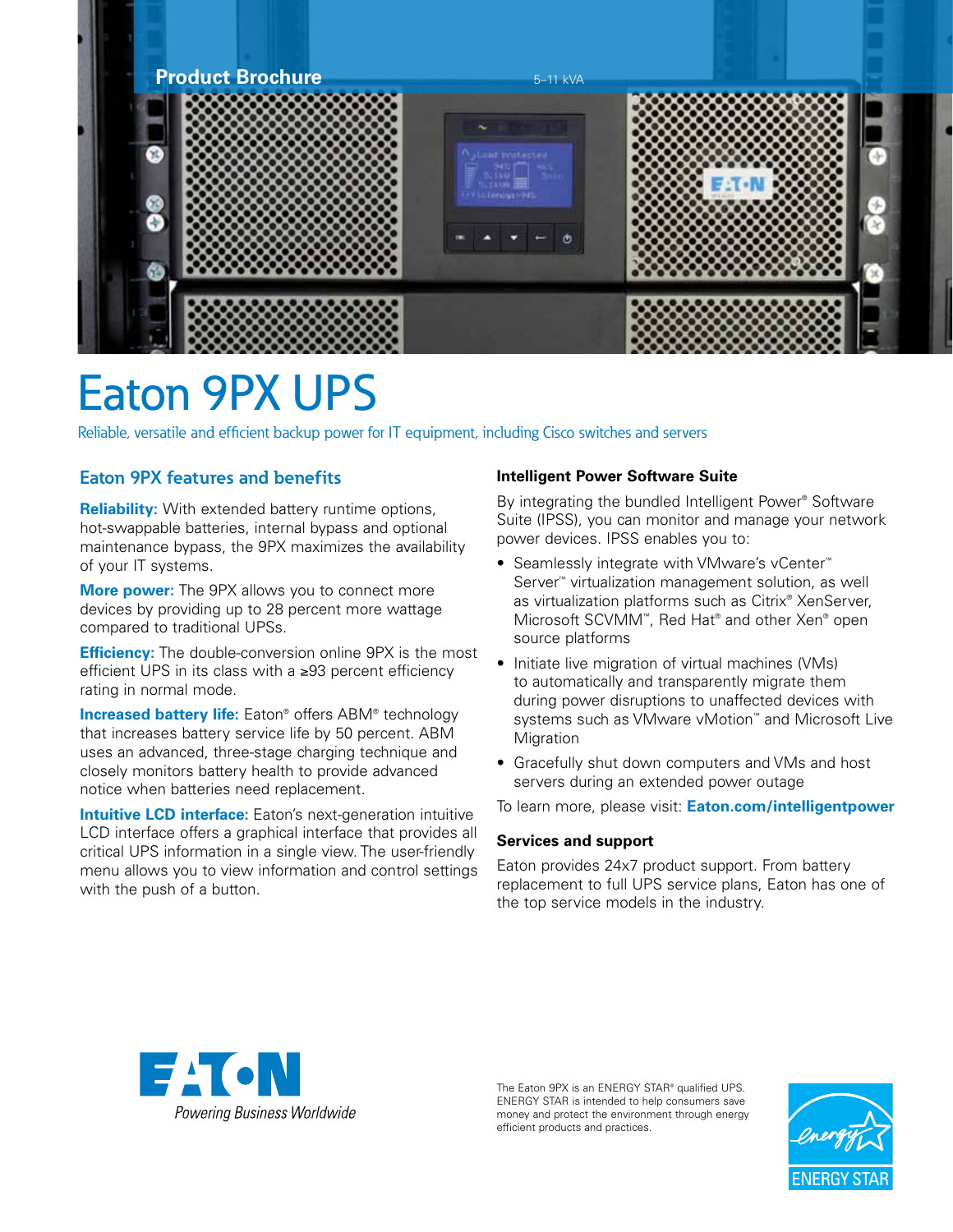## **Versatile configurations**

The 9PX has the versatility to meet the demands of a wide array of IT applications.

![](_page_1_Picture_2.jpeg)

**Each 9PX includes a 4-post rail kit.**

![](_page_1_Picture_4.jpeg)

**Add extended battery modules (EBMs) to both stand-alone tower and rackmount configurations for extended runtimes.**

# **Graphical LCD interface**

With an LCD interface that tilts 45 degrees for optimal viewing, rotates to match rack and tower installations, and provides clear information on UPS status and measurements, the 9PX makes local management easy.

![](_page_1_Picture_8.jpeg)

**The 9PX displays key data such as its ≥93 percent efficiency rating, alarm history, runtime remaining, load percentage and more in a graphical format.**

|  | <b>Virtualization-ready UPS</b> |  |
|--|---------------------------------|--|
|--|---------------------------------|--|

Every 9PX comes with the Network Card-MS and IPSS, allowing seamless integration into the following industry-leading virtualization platforms:

![](_page_1_Picture_12.jpeg)

![](_page_1_Picture_13.jpeg)

![](_page_1_Picture_14.jpeg)

Microsoft Partner Network

![](_page_1_Picture_16.jpeg)

**Intelligent Power Manager plugs into VMware's vCenter dashboard.**

![](_page_1_Picture_18.jpeg)

**The bundled Network Card-MS allows the 9PX to connect to an Ethernet network and the Internet, supporting real-time monitoring and control of UPSs across the network via a standard Web browser, SNMP-compliant network management system or power management software.**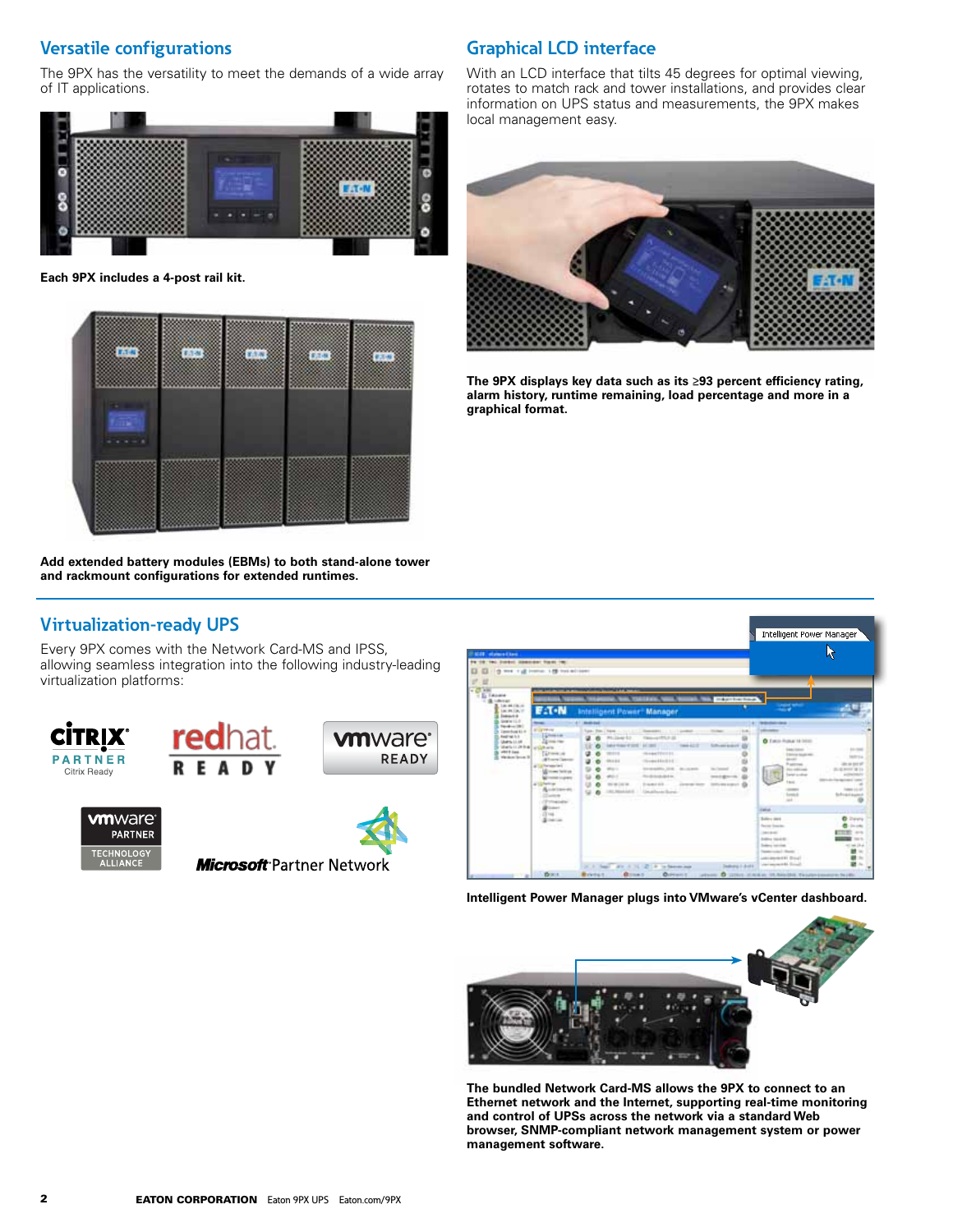**Model 9PX6KTF5 (6 kVA, 120/208V output)**

![](_page_2_Picture_2.jpeg)

![](_page_2_Picture_3.jpeg)

 $\sqrt{\phantom{a}}$  To interact with the 9PX and see additional configurations up close, please visit **Eaton.com/9PX**.

|     |                                    | <b>1</b> Remote Power Off (RPO)                                           |
|-----|------------------------------------|---------------------------------------------------------------------------|
|     |                                    | 2 EBM detection port                                                      |
|     | 8                                  | <b>Network Card-MS</b><br>(bundled with UPS)                              |
|     |                                    | 4 EBM connector                                                           |
|     |                                    | <b>B</b> Remote On/Off (ROO)                                              |
|     | 6                                  | Output relay contact - DB-9<br>dry contact (common alarm<br>as standard). |
| ۱er |                                    | <b>7</b> USB port (cable included)                                        |
|     | 8                                  | RS-232 serial communication<br>port (cable included)                      |
|     | $\bullet$                          | Output circuit breaker<br>protection                                      |
|     |                                    | 10 (2) L6-20R                                                             |
|     |                                    | $(2)$ L6-30R                                                              |
|     |                                    | <sup>12</sup> Ground bonding screw                                        |
|     |                                    | <b>B</b> 6-foot line cord with L6-30P                                     |
|     | ❹                                  | Output terminal block for<br>hardwired applications                       |
|     |                                    | <b>B</b> 30A main circuit breaker                                         |
|     |                                    | (4) 20A circuit breakers                                                  |
|     | $\boldsymbol{\boldsymbol{\omega}}$ | (18) 5-20R outlets<br>(accommodates 5-20P<br>and 5-15P)                   |
|     |                                    | 18 L6-30P input cord                                                      |
|     |                                    | <b>D</b> EBM to UPS connector                                             |
|     | (20)                               | EBM to EBM connector                                                      |
|     | 20                                 | 60A battery circuit breaker                                               |
| ۱er | $\boldsymbol{\mathbf{\Omega}}$     | (2) L14-30R                                                               |
|     | 23                                 | (2) 30A circuit breakers                                                  |
|     | Ø                                  | (2) 20A circuit breakers                                                  |
|     | க                                  | $(8)$ 5-20R                                                               |
|     | 26                                 | Output terminal block<br>(hardwired)                                      |